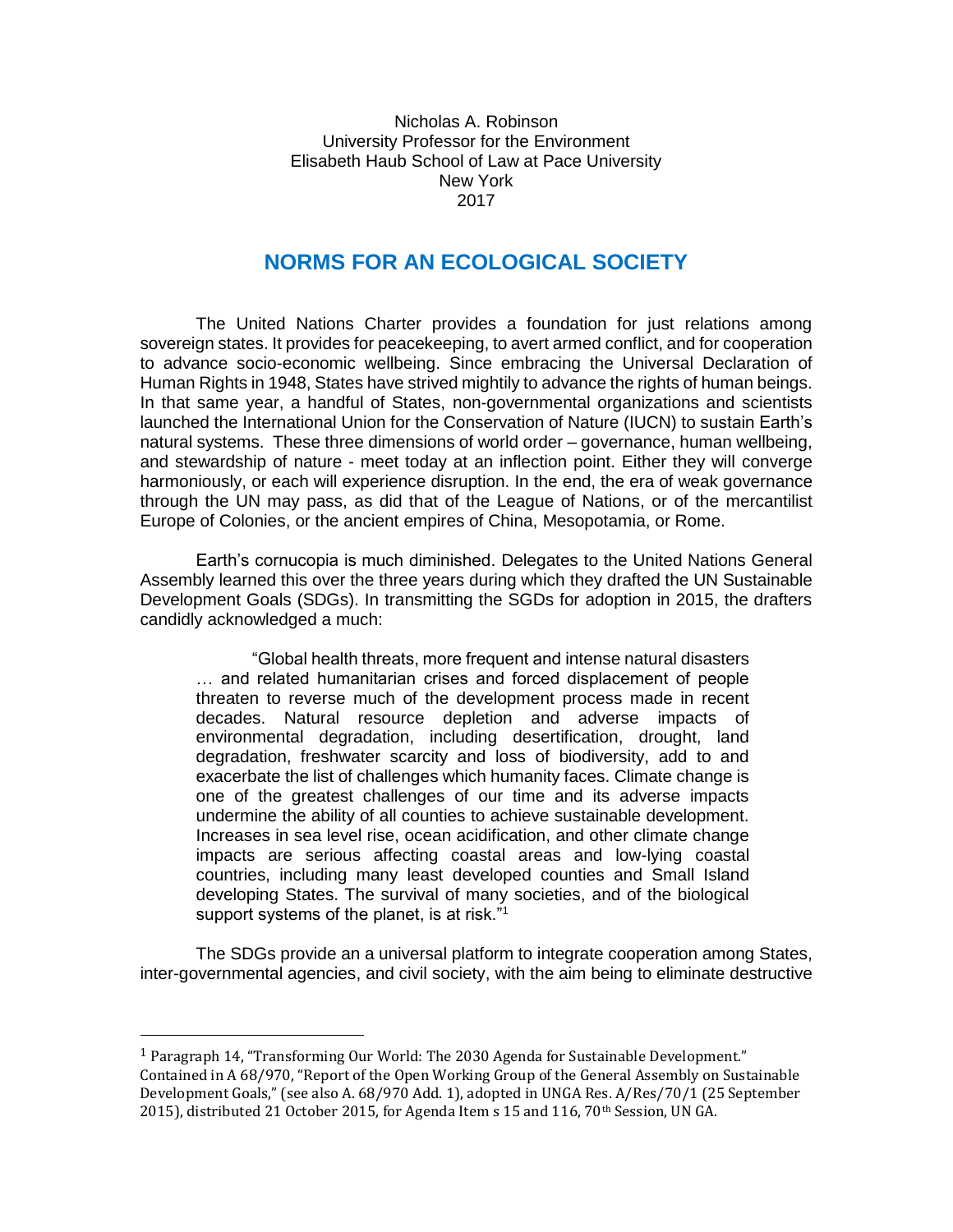practices and establish behavior to sustain human society within Earth's natural systems.<sup>2</sup> The SDGs are a step forward, even thought they reflect an incomplete knowledge of Earth's natural systems, while evidencing an inadequate regard for life on Earth. SDG 14 calls for more careful exploitation of the marine environment, without recognizing that many ocean systems are in danger of collapse. SDG 15 recognized that many terrestrial ecosystems gave collapsed and wants to restore them, and avert further degradation. The UN General Assembly recognized the Human Right to Water,<sup>3</sup> but does not yet apply the principles of the World Charter for Nature (1982) to demand that States conserve water for all species.

At the Rio Conference on Environment and Development (UNCED) in 1992, States made great progress toward building a sustainable order. They adopted by consensus *Agenda 21* and the Rio Principles. It was beyond their reach to adopt a universal Charter for the Environment. Brendan Mackey criticizes the Earth Summit for not acting upon Maurice Strong's call to draft an Earth Charter.<sup>4</sup> However, the record of UNCED reveals that there never was any reality that States would adopt an "Earth Charter" in Rio.<sup>5</sup> Even adopting the Rio Principles was a stretch for most nations. In 1992, few as yet subscribed to these principles. In the succeeding three decades, virtually all would come to accept the Rio Principles. These ethical precepts underpin the success of *Agenda 21*, the Millennium Development Goals, and the new SDGs.

Rio Principle 1 states that "Human beings are at the center of concerns for sustainable development. They are entitled to a healthy and productive life in harmony with nature.<sup>"6</sup> States in 1992 were not ready to recognize that this entitlement is founded on the right to the environment. Even in 2012 at the "Rio+20" Summit, Foreign Ministries continued to see the human environment as their primary focus. It fell to civil society to consult globally and frame a text that reflected how humans and nature are one. The Earth Charter's first principle is to "Respect and care for the community of life."7

Away from summit meetings, however, values expressed within the Earth Charter were taking hold. Within nations a fundamental shift was underway. 174 national came to recognize the right to the environment in their national constitutions.<sup>8</sup> The universality of the Earth Charter's principles was acknowledged as for instance in Pope Francis' environmental encyclical "On Care for our Common Home," *Laudato Si*. <sup>9</sup> UNESCO and

**<sup>6</sup>** [Rio Declaration on Environment and Development -](http://www.un.org/documents/ga/conf151/aconf15126-1annex1.htm) the United Nations [www.un.org/documents/ga/conf151/aconf15126-1annex1.htm](http://www.un.org/documents/ga/conf151/aconf15126-1annex1.htm) .

l

<sup>&</sup>lt;sup>2</sup> See<https://sustainabledevelopment.un.org/post2015/transformingourworld>.

<sup>3</sup> On 28 July 2010, through Resolution 64/292, the United Nations General Assembly explicitly recognized the human right to water and **sanitation** and acknowledged that clean drinking water and **sanitation** are essential to the realization of all human rights.

<sup>4</sup> Brendan Mackey, "A Reflection on the Earth Charter Project and its Mission in the Anthropocene," (2017).

<sup>5</sup> Nicholas A. Robinson, Agenda 21 and the UNCED Proceedings (6 volumes, Oceana Publications, 1993). Strong was UNCED's secretary-general, not chair of its deliberations. That task fell to Ambassador Tommy Koh, who ably persuaded States to adopt the Rio Principles.

<sup>7</sup> Principle 1 of the Earth Charte[r www.earthcharter.org](http://www.earthcharter.org/) .

<sup>&</sup>lt;sup>8</sup> See David R. Boyd, The Environmental Rights Revolution (UBC Press 2011).

<sup>9</sup> http://w2.vatican.va/content/dam/francesco/pdf/encyclicals/documents/papafrancesco\_20150524\_enciclica-laudato-si\_en.pdf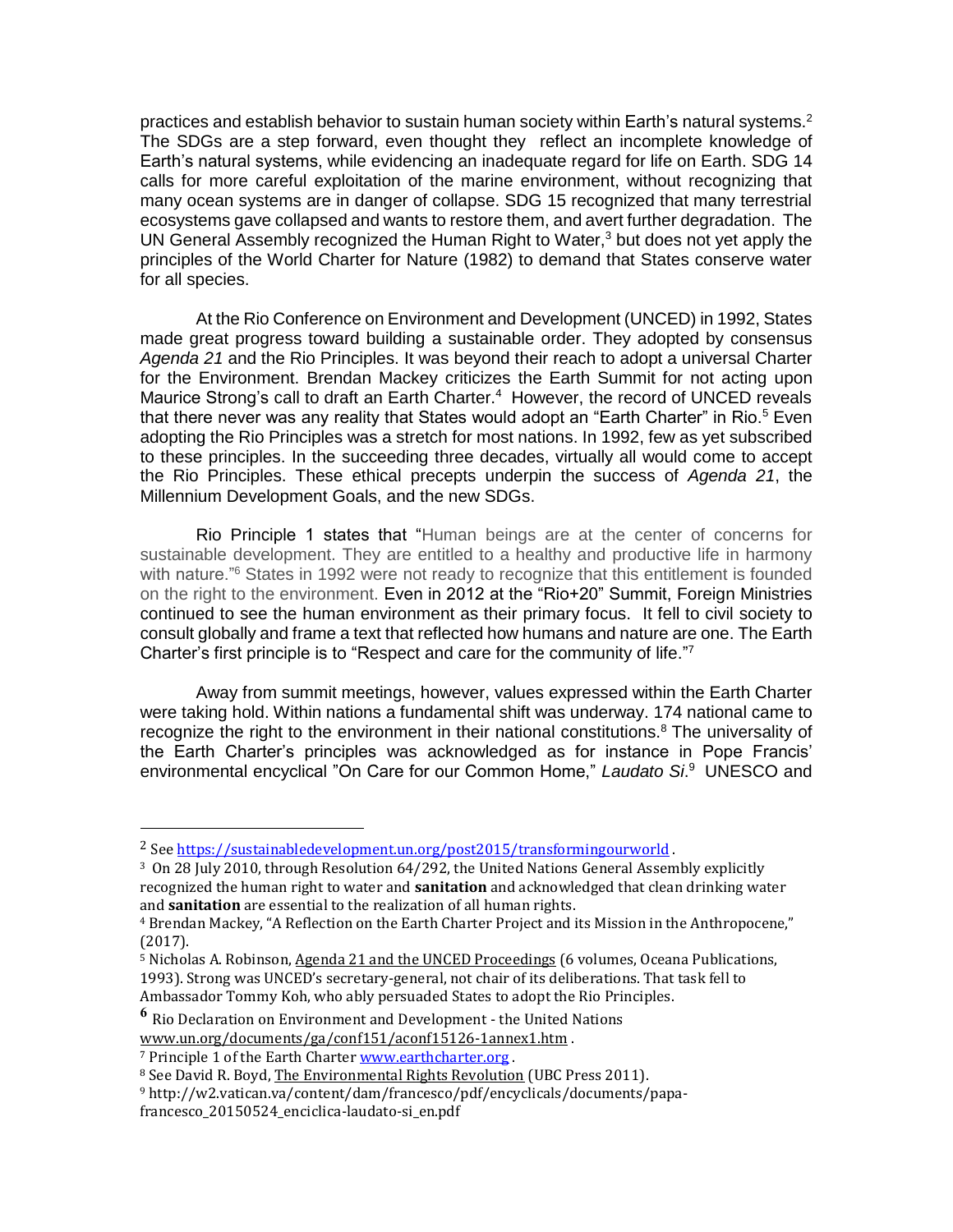IUCN each endorsed the Earth Charter, as have many national and subnational governments.

Ignorance remains about these trends in civic ethics. Alarms over Earth's degradation preoccupy the attention of those who might otherwise build reforms to implement environmental norms. Perceptions of distress mask the emergence consensus about environmental values. Governments make decisions by either a pragmatic, blinkered assessment of comparative advantage, or a default to maintaining "business as usual." Nonetheless, the appetite for advancing just reforms grows incrementally. The Paris Climate Agreement in 2015 demonstrates how States remain conflicted. They acknowledge the urgency of action to end greenhouse gas emissions, but their politics are tempered by a reluctance to openly embrace the values of the Earth Charter.

France's Constitutional Council in 2004 recognized a constitutional Charter for the Environment.<sup>10</sup> Building on its national environmental norms, in 2017 France invited all States to adopt a "Global Pact for the Environment." The Pact's principles would become a shared value system, guiding all human activities. France recognizes that societies are already uniting around common environmental norms. It is increasingly likely that States can accept the principles of the Earth Charter through agreeing on a Global Pact. Principle 1 of the proposed Pact states: "Every person has the right to live in an ecologically sound environment adequate for their health, well-being, dignity, culture and fulfillment."<sup>11</sup>

This environmental right is grounded upon, indeed depends upon, ecological integrity, or "the community of life." The Pact necessarily defines what constitutes "sustainable" human behavior. It implicitly reaffirms the Rio Principles, just as it reflects the same values as the Earth Charter. All these norms emerge from the same fundamental right to the environment. As Chief Justice Hilario Davide Jr., observed, the right to the environment in inherent in human nature and predates all charters and pacts.<sup>12</sup> Scholars such as Brendan Mackay, Ron Jensen, and Klaus Bosselmann and others have observed how the Earth Charter enables an ecologically just system for global governance.<sup>13</sup>

The growing recognition of globally accepted environmental norms stimulates congruent behavior across all States. In the wake of environmental dislocations, human institutions are learning how to adapt and act effectively to sustain ecological integrity. As they strive to cope, human societies will perceive new dimensions within the right to the environment, such as the principle of resilience.<sup>14</sup> An understanding of rights evolves. How humans observe universal rights is necessarily contextual, depending on the

 $\overline{a}$ 

<sup>10</sup> http://www.conseil-constitutionnel.fr/conseil-constitutionnel/english/constitution/charter-forthe-environment.103658.html

<sup>11</sup> https://cidce.org/wp-content/uploads/2017/01/scan1\_EN.pdf

<sup>12</sup> *Oposa v. Factoran,* [G.R. No. 101083 \(Supreme Court of the Philippines, 1993\) at](http://www.lawphil.net/judjuris/juri1993/jul1993/gr_101083_1993.html) www.lawphil.net/judjuris/juri1993/jul1993/gr\_101083\_1993.html

<sup>&</sup>lt;sup>13</sup> See K. Bosselmann and J.R. Engel, eds., The Earth Charter: A Framework for Global Governance (2010).

<sup>&</sup>lt;sup>14</sup> The Global Pact states the principle of resilience explicitly, although it is only implicit in concepts of ecological integrity set forth in the Earth Charter, which does not explore resilience. See Nicholas A. Robinson, The Resilience Principle, 5 IUCN Acad. Envtl. L. *eJournal* 19 (2014), at http://digitalcommons.pace.edu/lawfaculty/953/.